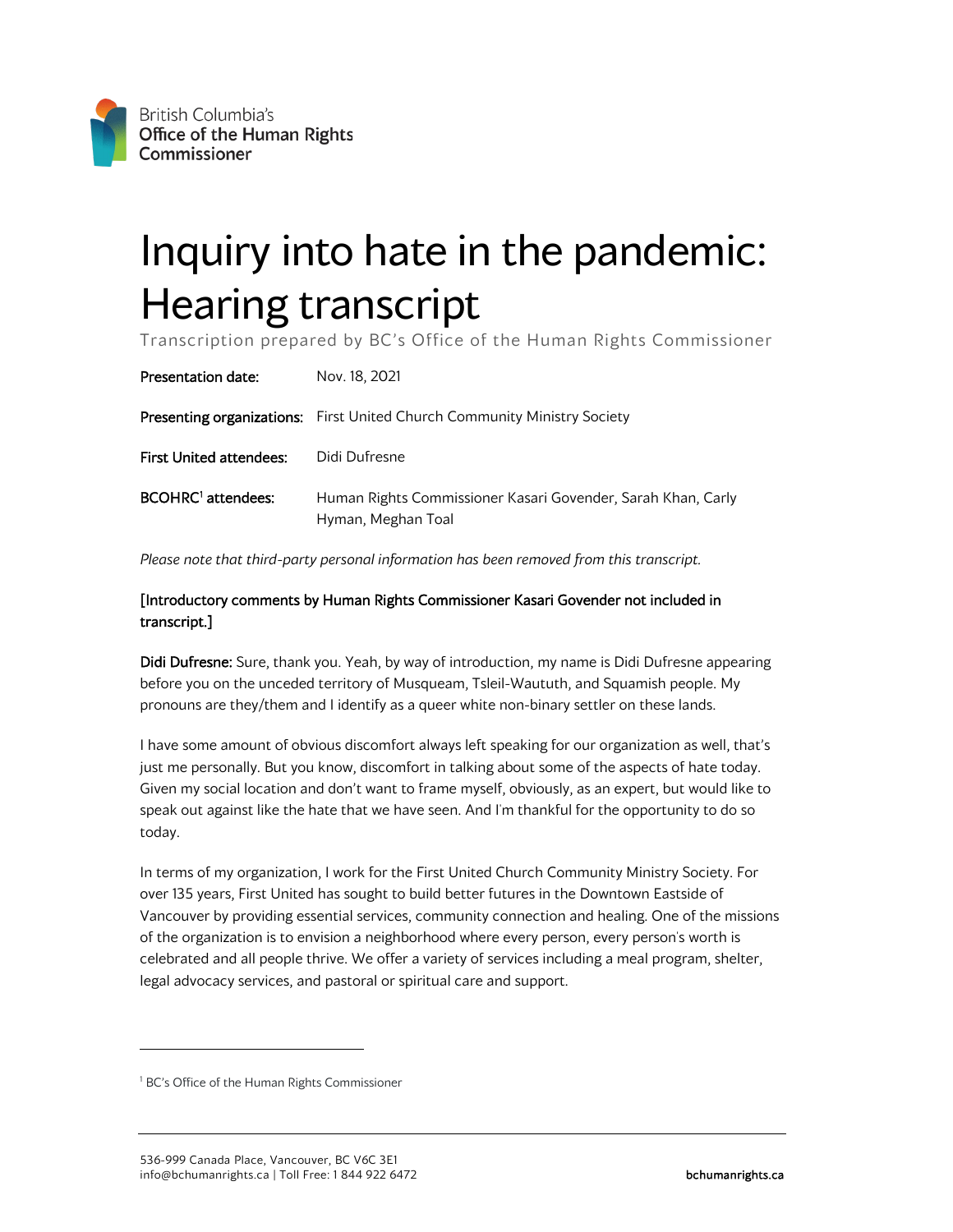I am the Advocacy Manager at the First United Church. I've been working here for approximately 11 years. In terms of advocacy, mostly provide legal support for anti-poverty, administrative, legal matters. Most frequently, we're working with tenants who are facing eviction or people who've been denied welfare or disability related benefits. We don't have a specific geographic mandate, but we do often see clients from the Downtown Eastside or people who used to live in the Downtown Eastside then got pushed out through gentrification. Many of our clients are Indigenous and people of colour, and many identify as living with disabilities.

As with other organizations that individuals living in the Downtown Eastside, we've noticed an increase in racially motivated hate, particularly anti-Asian hate. There's been an increase in anti-Asian graffiti and anti-Asian violence that's noticeable both being here in the neighbourhood and also through media reports.

Think it's important to note that people in the Downtown Eastside have long been dealing with the realities of racism, colonization, homophobia and transphobia, and poverty long before the pandemic existed, and will likely continue to deal with these realities on an ongoing basis.

During my work here in the community I've witnessed, not just in the pandemic, but more generally so, I've witnessed a significant amount of anti-drug user sentiment and stigma. It's difficult to say if this has increased in the pandemic because it's already just so pervasive, but clients generally consistently have to say that they don't have any addictions as a way to show that they are worthy of keeping their housing or worthy of dignity and respect.

So there's a lot of like hate towards people who use drugs, you know, and this is from people who may actually use drugs themselves, but as a way to try to gain any kind of humanity will speak out against drug users.

I think it's important to look and I don't have any, I don't have answers for has gotten worse or not. I wish I did, but I do wonder how so many deaths from the toxic drug supply that has increased significantly during the Covid pandemic, how that has increased this aspect of hate. And it has a real material effect on people, whether that be because they're evicted because they're doing or they're perceived to be drug users, or if they actually experience violence or denial of services for these reasons. Yeah, that's I think one aspect of the pandemic and hate related to the pandemic that I've seen that I thought would be important to raise.

Yeah, obviously the hate that we're seeing hasn't arisen out of a vacuum of the Covid-19 pandemic, like the vehicles of hate, whether it be racism, white supremacy, homophobia, they're all deeply entrenched in our colonial structures and cultures and, like we're living through a time where people seem to be emboldened to proclaim hate.

Obviously I think this has a lot to do with, at the beginning of the COVID-19 pandemic, the political rhetoric connected by our neighbors to the South, focusing on blaming like a nation, China, for the coronavirus, I think emboldened people, and I believe this sort of xenophobia has significantly increased the acts of hate.

In terms of government response, I think it's incumbent on government and civil society to act more proactively with regards to condemning hate and giving people adequate tools to deal with

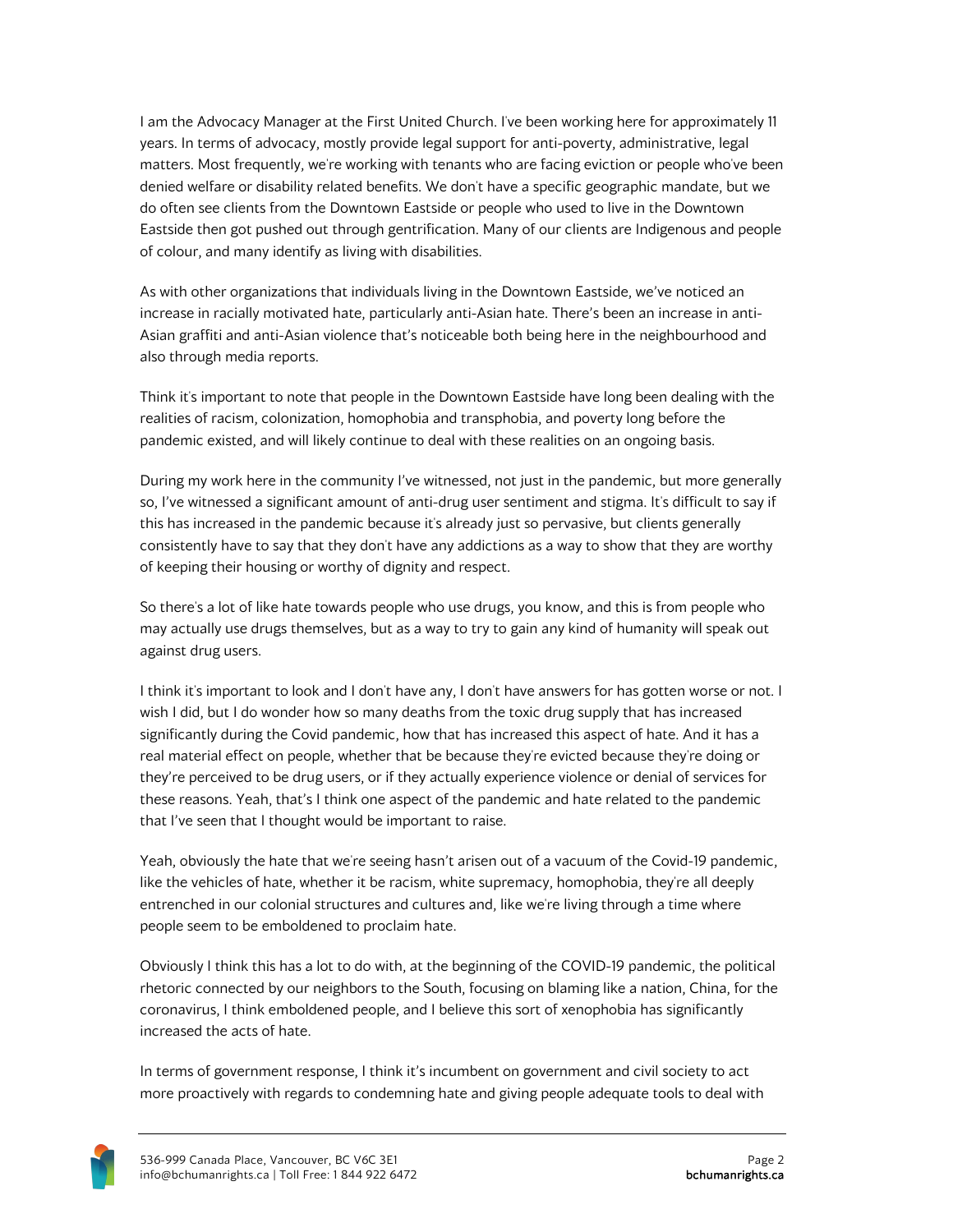these incidents. Hearing, thinking of certain bystander trainings produced in the States by two groups: In code and collaboration of Hollaback and Asian Americans Advancing Justice in Chicago. And also SUCCESS here in Vancouver have hosted bystander trainings where people can develop tools to actually deal with hate when they see it, because I think you know, in terms of police and government response, at the end of the day, people are going to have to be responsible for speaking out against hate, and I think trying to give people tools to better do that is a primary way that like government and civil society can act to reduce hate. And I think it's very important and I'm happy to be a part of this and to see the government and your organization taking on this inquiry because I think waiting for, waiting to be reactive towards instance of hate obviously is not a productive and helpful framework of dealing with the issue.

I will keep my submissions brief. If you have any questions, just feel free to ask.

Sarah Khan: Thank you very much, Didi. That's very good to hear about. I was interested to hear about the, you mentioned the racist hate and hate against drug users. And do you have, I was wondering if you could, if you have any examples, some examples that you'd like to share of, deidentified of course, but any examples that you would like to share of that.

Didi Dufresne: Sure, I mean I can tell you that on eviction notices I have seen like drug use as the sole reason for an eviction. And not, you know, not saying like, "oh this person is using drugs and they have created *this* problem" but just straight up like a slur against people who use drugs as we're evicting them. They're druggies, for example. Yes, I've seen that and kind of variations of that, whether it be a formal eviction notice or a landlord saying like I have to evict this person because they're an addict. Yeah.

I can say yeah within the neighborhood in terms of like anti-Asian graffiti, it's pretty prevalent in the neighborhood. And graffiti - it's washed away like pretty quickly. It's not like something is staying up for six to nine months and so. Like just the other day, I noticed like two or three instances of Anti-Chinese graffiti in the neighborhood.

Sarah Khan: Do you know if anyone is documenting those as they see them?

Didi Dufresne: I don't, I don't know.

Sarah Khan: Do you have any other recommendations that you would - Actually, before I get to that, have you noticed an increase or more prevalence of forms of hate, outside of racial hate. We're taking a fairly broad definition of hate within the context of this inquiry, certainly much broader than other ways that has been defined. And I'm wondering, for example, if you've noticed anything related to an increase in gender-based violence or other forms of hate.

Didi Dufresne: - Yeah, I don't think I would be in the place to answer that question.

Yeah, gender-based violence, although I know it's obviously very prevalent, doesn't often come up in terms of our work specifically, like my work, so yeah, I wouldn't be able to speak to that.

Sarah Khan: No problem. Are you, do you have any – you talked about bystander training as one potential response to hate and being - and in order for us to be proactive as a society going

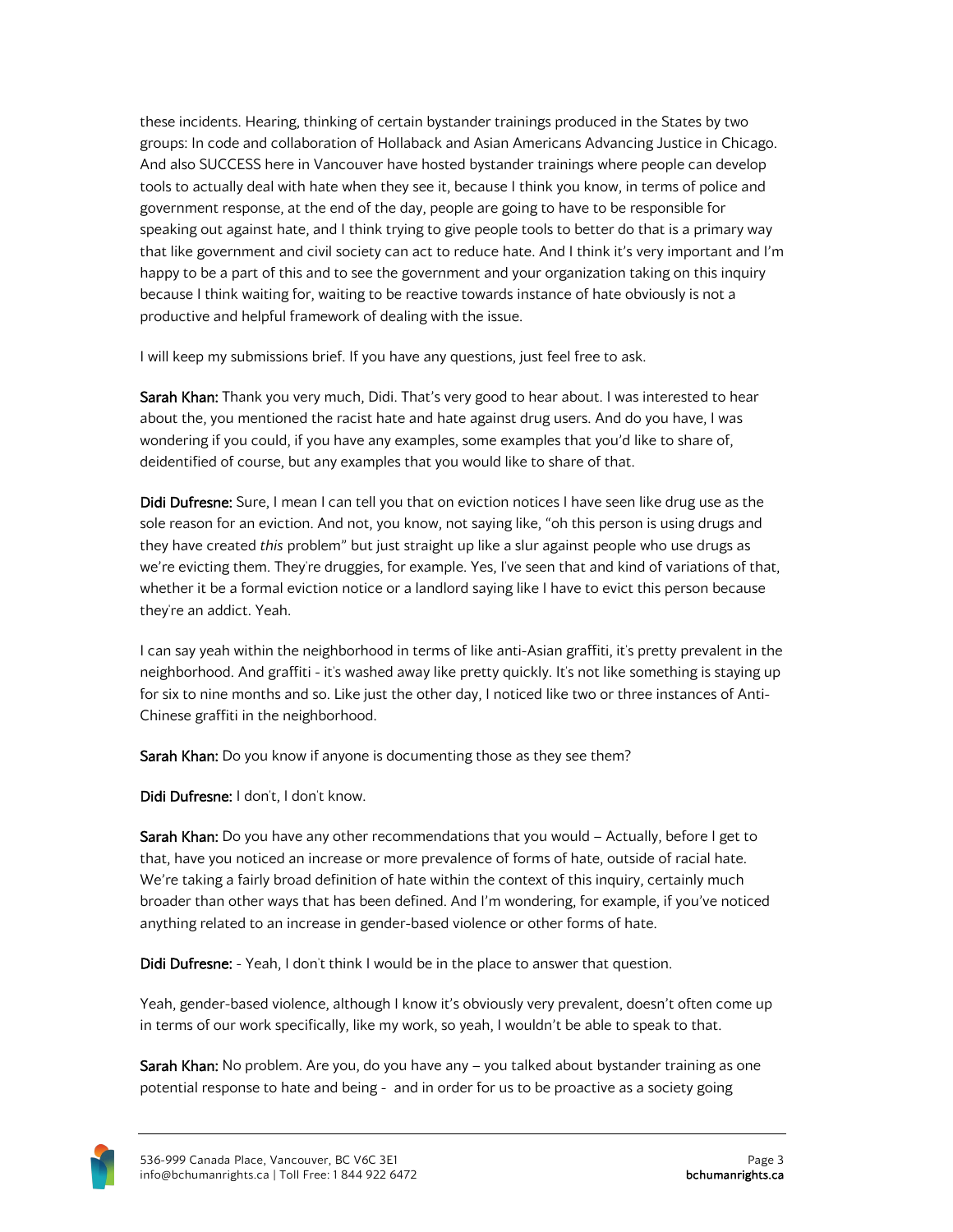forward. Are there any other types of recommendations that you might offer to address or eliminate or prevent hate? Either during times of crisis or for other times?

Didi Dufresne: Right, and I am also aware there's the government hotline, like the anti-hate hotline and I think that's like - and specifically decoupling that from a police response – I think is helpful, given people's realities of dealing with the police and how racialized people and people of colour experience adverse impacts of calling the police. I think that is a good step.

Sarah Khan: Great. Thank you. Kasari, can I pass it over to you?

Commissioner Kasari Govender: Thank you so much, Didi. I just had one follow-up question and maybe more of a clarification. You talked about the significant anti-drug user stigma and then you talked about, of course, the dramatically increasing deaths pursuant to the opioid crisis. And you said something about the relationship there, and I just wasn't sure I totally, I caught the -

Didi Dufresne: Sure.

Commissioner Kasari Govender: - drawing out there.

Didi Dufresne: Yeah, and I think there I have some questions. Like if we're talking about during the pandemic, how has hate increased? I actually don't know. And I'm putting to you more a question, like, with such an increase in deaths due to the toxic drug supply and due to like the pandemic right? So obviously people are then using alone, they aren't able to get their support services that they need, and then more people are dying. How has that affected anti-drug user sentiment? I don't actually know. It's an open question to me.

**Commissioner Kasari Govender:** OK, thank you. I think those were all of our questions at this point.

Sarah Khan: I have one more if you don't mind.

During the pandemic, because so many services were closed, and available either through phone or online only, I was wondering if you had any comments on whether the lack of in-person services during the pandemic might have any relationship to a rise in hate or a potential rise in hate.

Didi Dufresne: I think, yeah, I mean, I think that's quite possible. I know that, so our services became a lot more strict in terms of who could access physically the space. I can, I can tell you that we for probably at least the first year of the pandemic, we were seeing far less people, like far less of our usual clientele, so people who were either street entrenched or living in pretty extreme poverty in the neighborhood. And instead we were available by telephone. We're seeing people from a lot of other - other communities. Of course we assisted people when they asked for help. That wasn't a problem. But I did, I did wonder where people were going for support for our program. Given that they couldn't get in-person support and just people were not really around, so I do think that the lack of services would contribute or exacerbate any existing issues, including hate, for sure.

Commissioner Kasari Govender: Along those lines, do you – have you seen, I think there's probably a number of reasons we can tease out, and you've touched on some of them about the increased